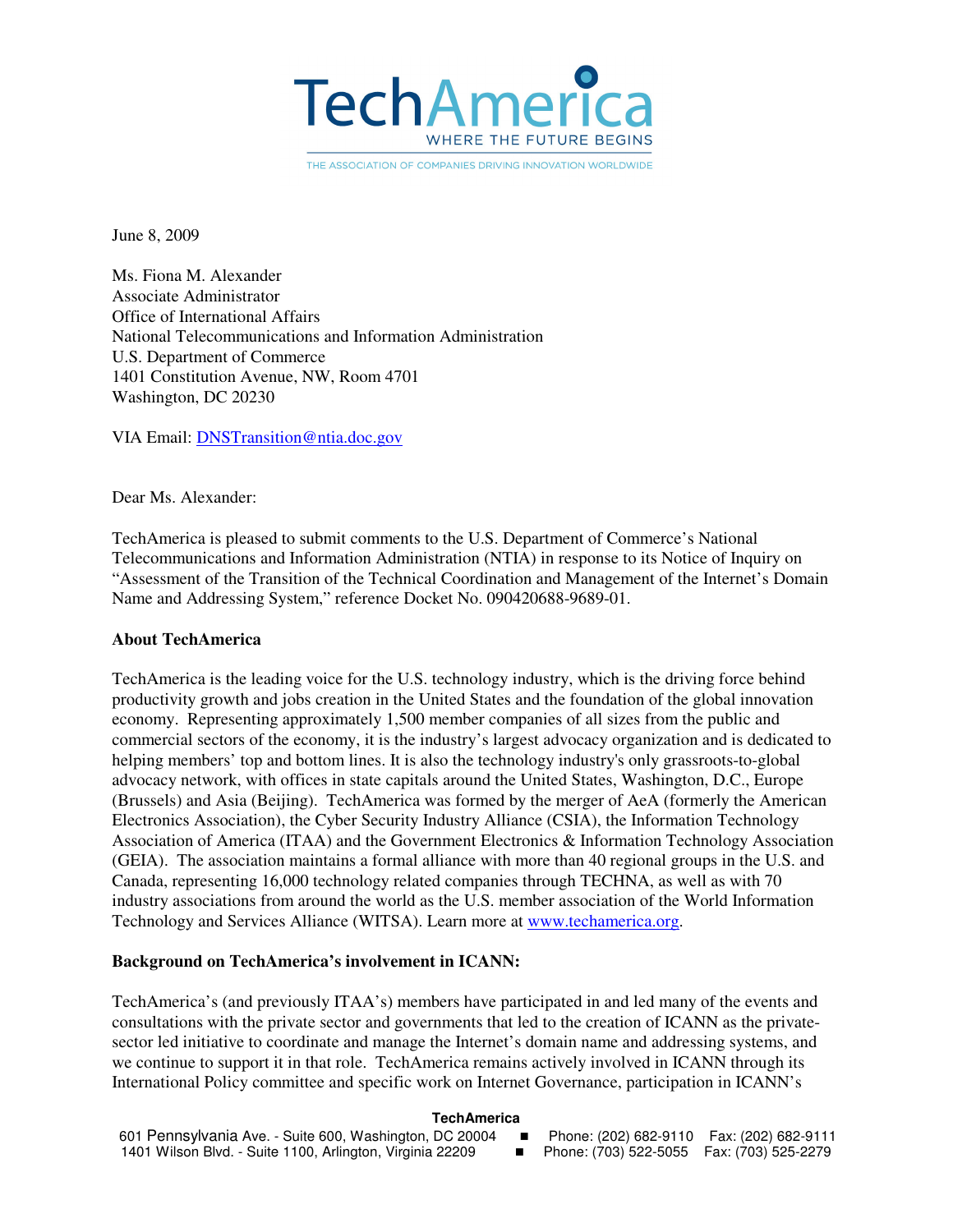consultative processes, and its membership in WITSA to provide input into global public policy developments regarding the IT sector and the Internet.

# **TechAmerica's Perspective on ICANN:**

TechAmerica (formerly as ITAA) provided input into the Midterm Review of the Joint Project Agreement (JPA) in February 2008. In our submission, we emphasized that our position on the future governance of the Internet's addressing system is based on an underlying principle of private sector leadership in the technical coordination and management of the unique indicators of the domain name system (DNS). We maintain our position and commitment to an ICANN that remains stable, reliable, globally acceptable, and private-sector led as the global Internet continues to evolve in scope and scale while retaining its discrete, technically oriented mission.

Specifically, our submission highlighted three key imperatives for ICANN as it evolves to private sector management, including:

(1) establishing new mechanisms and continually improving existing ones in several core areas such as accountability and transparency and leveraging the multi-stakeholder model embodied in ICANN;

(2) addressing the operational challenges, security concerns, and new requirements related to the introduction of internationalized domain names (IDNs) and new generic top level domain names (gTLDs); and

(3) working with the key stakeholder communities to develop and implement a transition plan toward a stable, private-sector led ICANN that is free from capture by other parties and retains broad-based, global support.

We strongly believe that ICANN's role is to be a trusted steward of the Internet's name and numbering system for the global community. From this perspective, we continue to aver these same imperatives.

# **The Future of ICANN:**

In our response to the mid-term review, we also outlined our comments on key elements for ICANN to which we remain committed: security and stability; accountability and transparency; leveraging the multi-stakeholder model; and the role of governments, international bodies, and international organizations. In this context, we offer the following observations and recommendations for the future of ICANN as we approach the expiration of the JPA.

To address the questions posed in the current NOI, there are two main themes that are key elements regarding the future of ICANN. First and foremost, the private-sector led, multi-stakeholder model that was established as ICANN is the right model for managing the function that makes the Internet possible. Second, a mechanism for accountability is a foundation for the security, stability, and reliability of the organization and the function it provides to the global community.

There should be no question that the private-sector led, multi-stakeholder model is the right model for technical coordination and management of the unique indicators of the DNS. It is the private sector that provides the required functions and services, coordinates with other industry partners to implement them, and evolves as nimbly as required to meet increasing and changing demands. It is the private sector that has, and will continue, to drive the growth of the Internet to reach the next billion users in every corner of the globe.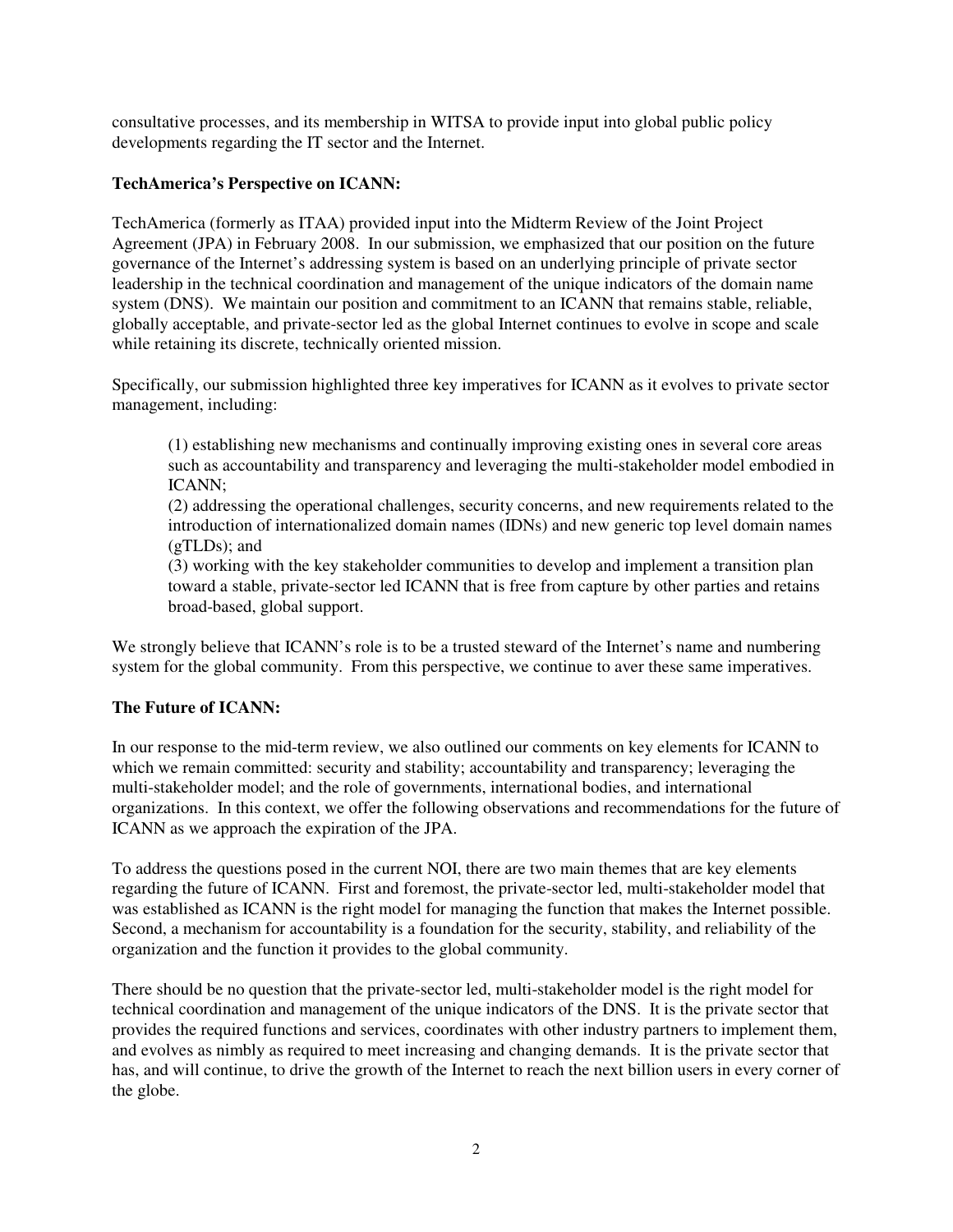The second key element that addresses many of the questions posed in the NOI is the continued need for greater, sustained accountability of ICANN to its stakeholder community.

As described in the NOI, the DHS White Paper outlined four principles for guiding the transition to private sector management of the DNS: stability; competition; private, bottom-up coordination; and representation. These four principles are still appropriate and relevant, and they are all embodied in the overarching need for greater, sustained accountability. The principles are being integrated into ICANN's existing processes and structures, but that integration is in the planning stages in many areas, rather than fully implemented.

With regard to stability, we have stated before that ICANN's responsibility for the stability of the DNS is not only a technical requirement, but an organizational one as well. Therefore, ICANN truly needs to put in place the structures and procedures that support its operations. This includes ensuring an organization that is free from internal or external capture, ensuring transparency in proceedings and processes, complying with contracting agreements and other obligations, and managing its priorities and projects effectively. ICANN can only do these things by abiding by the other three principles in all areas of its operations.

We applaud ICANN for its efforts to integrate these principles into its operations, including (1) increasing transparency by developing tools to inform stakeholders about proceedings and decisions; (2) facilitating stakeholder outreach and increasing engagement in decision-making and policy development processes; and (3) considering accountability mechanisms. However, there are still significant gaps and a lack of an accountability mechanism that provides safeguards in key areas.

To ensure trust and confidence ICANN's organizational efforts and in the global community, there are three overarching strategic goals that must be reflected in all of its work:

- A clear expression of a priority focus on security and stability of the Internet;
- Significant improvements to procedures for accountability; and
- Preservation of ICANN as a private-sector led, multi-stakeholder organization.

With regard to the first of these strategic goals, security and stability of the Internet, ICANN must demonstrate that it has the capacity to manage not only the organization, but the functions it provides on sustained basis. For example, it needs to clearly articulate how it will support the exponential growth of the Internet, including the proposals for new internationalized domain names, or new gTLDS, for instance.

With regard to significant improvements in procedures for accountability, there are both strategic and tactical changes that need to be made. Tactically, ICANN needs to ensure easy and timely access to decisions of the Board, effective and timely enforcement of contractual arrangements, and improvements in transparency – such as comment and reconsideration procedures. Strategically, ICANN must take the steps necessary to create an appeals mechanism that is independent of ICANN staff and board and extends beyond access to decisions of the Board. It must also include a revision of its bylaws to reflect safeguards against capture, formalized structures and procedures, and a clear, effective decision-making system. The U.S. Administrative Procedure Act may provide a good decision-making model. Importantly, it must also include a mechanism that enables the ability to not only challenge but also overturn decisions of the Board. Such a mechanism should ensure that members of ICANN's broad stakeholder community, including non contracted parties, have the requisite standing in that regard.